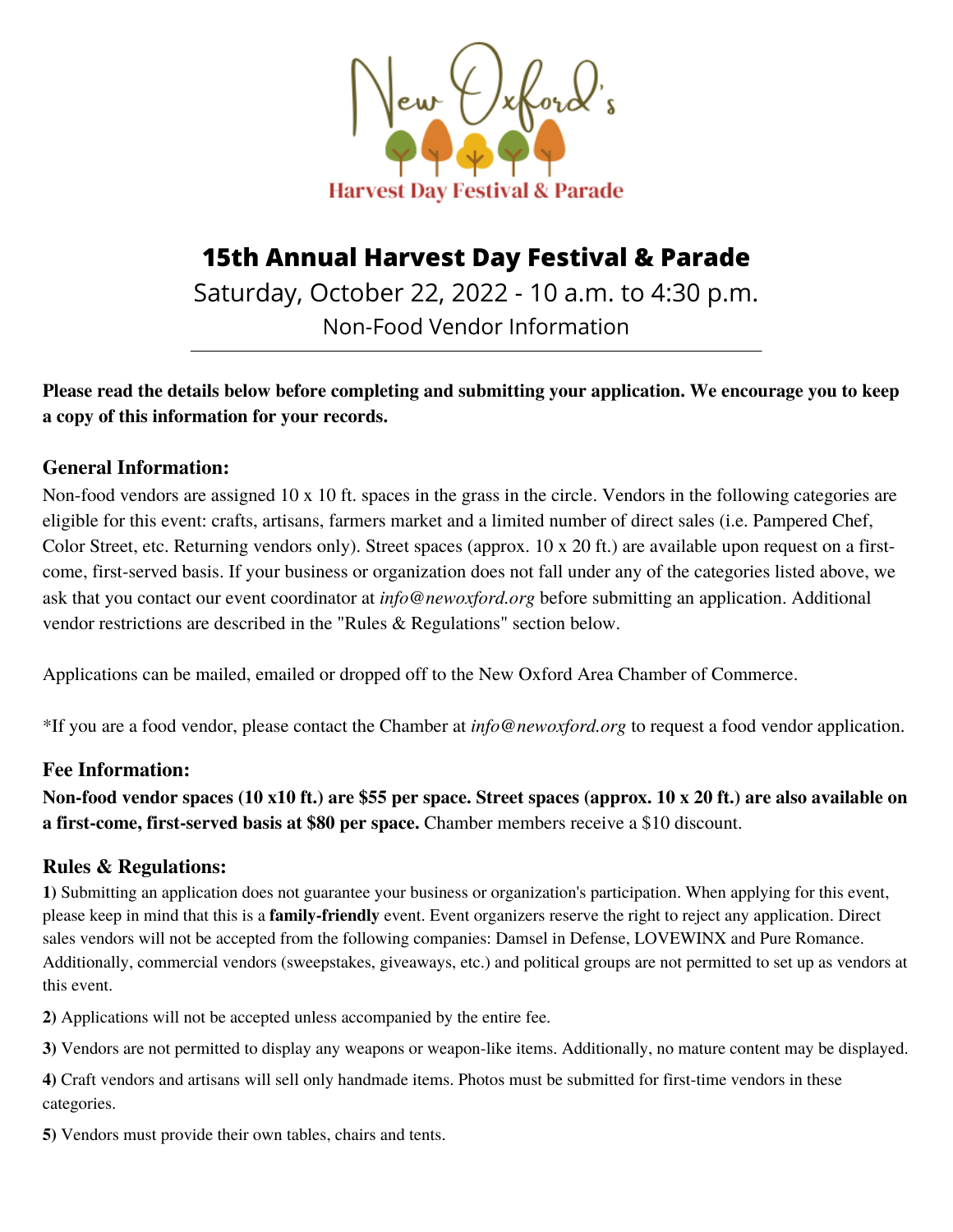## *pg. 2*

#### **Rules & Regulations continued...**

6) All vendors selling taxable items are required to have a PA Sales Tax License and submit it with their applications **prior to acceptance**. Even if a vendor sells only once or twice a year, it is still necessary to have a license in PA. There is no fee involved in obtaining a license. PA sole proprietor vendors and all in-state or out-of-state corporations must complete the **PA‐100 form**. Completing the form online is recommended. The application can be found at **www.pa100.state.pa.us** under PA-100 Registration. Out-of-state vendors may fill out a PA-518 Transient Vendor Application. All vendors are expected to comply with tax laws and regulations set forth by the Pennsylvania Department of Revenue. Vendors assume all tax liability for products sold at their booth(s).

7) Vendors may begin setting up at 8 a.m. on the day of the event. All vendors must be set up no later than 9:45 a.m. Vendors who wish to set up on Friday MUST contact the Chamber office in advance for permission by emailing *[info@newoxford.org](mailto:info@newoxford.org)* or calling (717) 624-2800. When loading and unloading merchandise, place your property near the edge of the circle before parking your vehicle.

**8)** Vendors must remain at their spaces until the parade concludes. Once the parade has concluded - typically around 4 to 4:30 p.m. - vendors are permitted to leave their spaces. Any vendor that fully vacates their spot prior to the conclusion of the parade may not be permitted to set up at future events.

**9)** The New Oxford Area Chamber of Commerce and the residents of New Oxford will not be responsible for any injury or loss that may arise or come to the lessee or their employees or their property from any cause whatsoever while said persons are in the New Oxford Borough. No insurance will be provided as this is the responsibility of the lessee.

**10)** Vendors failing to observe the aforementioned rules, found conducting themselves in a fraudulent or objectionable manner, or becoming offensive to officials, other vendors or attendees will be asked to remove their merchandise IMMEDIATELY and leave the event with their fee forfeited.

**11)** For returning participants, every effort will be made to place you in the previous year's space, unless otherwise requested. Please note that circumstances may prevent such space accommodation.

#### Confirmation of location and space number will be sent via EMAIL no later than Friday, October 7, 2022.

#### **Cancellation/Weather Policy:**

No contract can be broken within 14 days of the event. To cancel a contract, vendors must submit a request in writing at least 14 days in advance. Requests received prior to this time will be considered. No refunds are guaranteed.

In case of rain or snow, the event will continue unless the weather is severe. If the weather is severe, the event will be cancelled and no refunds will be issued.

**NO CALL/NO SHOW POLICY:** If you need to make a last minute cancellation, please give us a call at (717) 624-2800 or email us at *info@newoxford.org* if at all possible so that we can make adjustments to spacing as needed. Vendors that no call, no show the day of the event, except in the case of an emergency, will not be invited back to participate at future Chamber events.

### **\*Signing the attached application signifies the exhibitor consents to all rules and regulations. Please keep this agreement for your records and submit the attached application with full payment.**